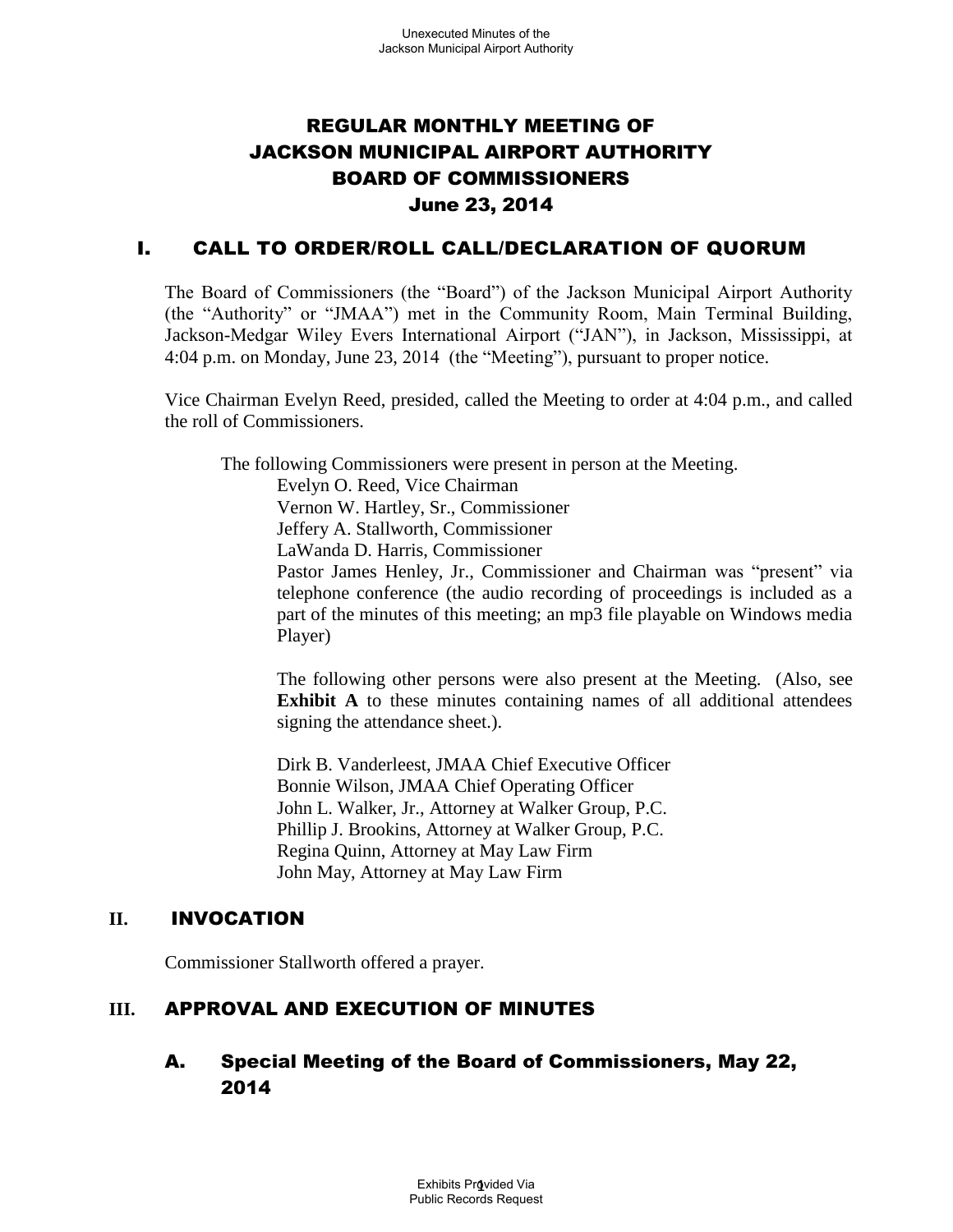## **APPROVAL AND EXECUTION OF MAY MINUTES**

After discussion and review and upon motion made by Commissioner Henley, seconded by Commissioner Hartley, and unanimously approved by the affirmative votes of all Commissioners, the following resolution was made and entered.

**RESOLVED**, that the Board hereby approves the Minutes of the Special Meeting of the Board of Commissioners held on May 22, 2014, as presented, and directs that said minutes be filed in the appropriate minute book and records of the Authority.

## **IV.** PUBLIC COMMENTS

None

Commissioner Hartley made special note of the presence of Attorneys Regina Quinn and John May of the May Law Firm.

# V. REPORTS

# A. Chief Executive Officer

Mr. Vanderleest noted the following reports contained in the **Packet for 6-23-14** distributed prior to the meeting and exhibited with these minutes.

#### *1. Airport Project Manager Summary, Period Ending May 31, 201….Page 1<sup>1</sup> .*

Mr. Vanderleest noted that there has been significant progress in apron work; also that he is looking forward to getting approvals for grants.

## *2. Airport Activity Statistics Report, Period Ending May 31, 2014…..Page 17*

 *3.* Employee and Organizational Recognitions .............................**Page 31** 

Mr. Vanderleest next recognized and presented JMAA's Employee of Month for June, Ms. Shandra Fortune, Human Resources Specialist, Department of Human Resources. She was applauded by Board in her absence.

 $\overline{a}$ 

<sup>1</sup> **Page #** refers to page number in the meeting packet.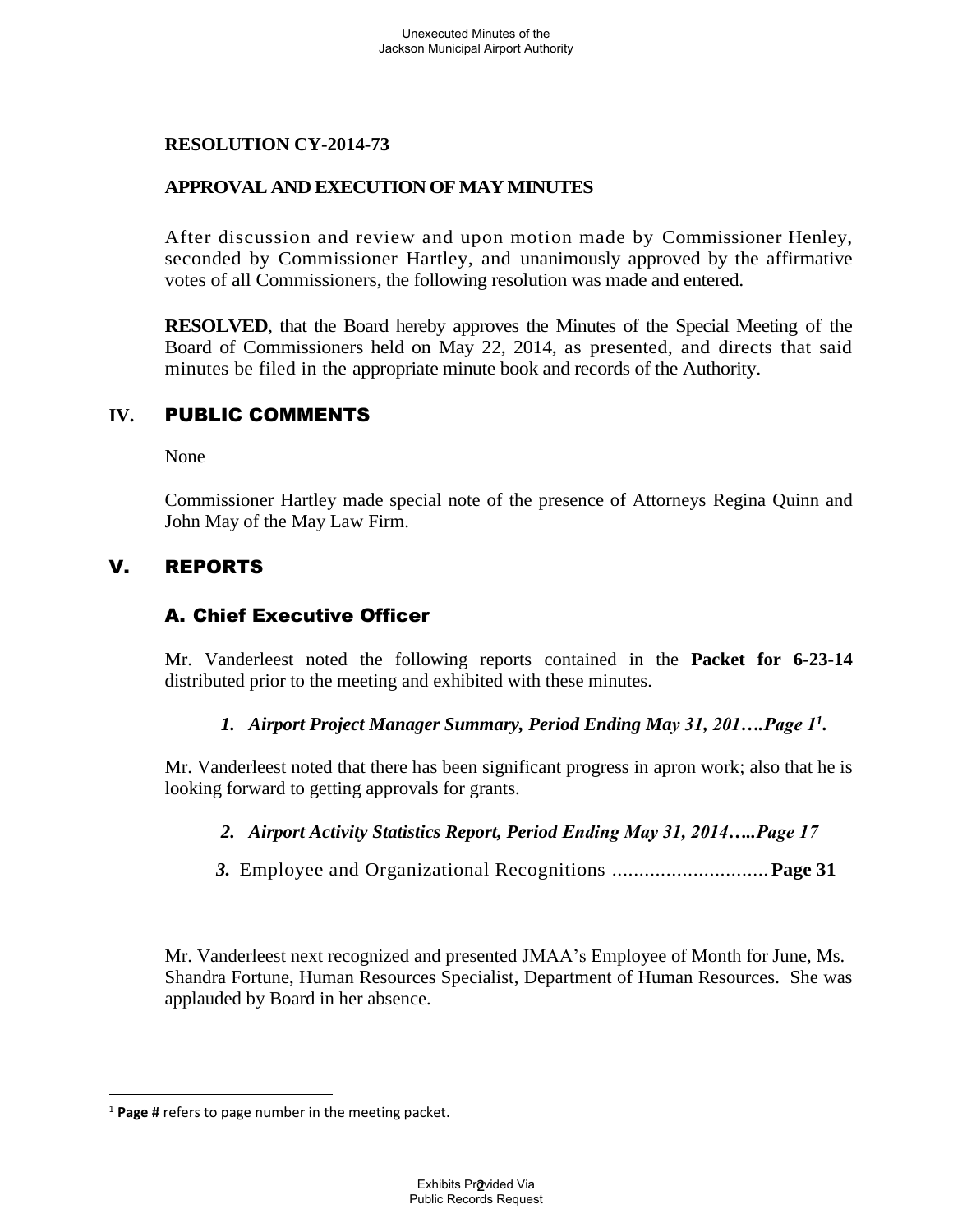# B. ATTORNEY

Attorney John Walker noted that the *JMAA v. Hatch Mott MacDonald / IMS* arbitration concluded on June 12, 2014; Mr. Woodrow Wilson, Jr. did an excellent job testifying on behalf of JMAA; the arbitrators have requested final briefings from the attorneys for the parties and after the briefs are submitted a decision will be issued within thirty (30) days...

## **RESOLUTION CY-2014-74**

## **RESOLUTION REGARDING WG AND MLF LEGAL ASSIGNMENTS**

Upon motion by Commissioner Reed, Seconded by Commissioner Hartley, the following **RESOLUTION** was made and unanimously approved

 Regarding the following identified matters and projects contained in the December 31, 2013, Baker Donelson ("BD") memo as to the status of existing matters and projects being handled by BD, Walker Group (WG) shall immediately begin handling the following numbered existing matters and projects:

- 4. Construction Projects
	- (m) Hawkins Pavement Overlay
	- (r] Lighting Assessment Services at Jackson-Medgar Wiley Evers International Airport
- 5. Economic Development
- 19. Service Agreements

Further pursuant to the Board's 12/19/13 resolution all new matters and projects of any nature arising after 12/19/13 shall be assigned to and handled by WG and WG is authorized, in its discretion, to associate additional/other attorneys/law firms, including BD, regarding particular new matters that may arise upon giving JMAA notice of such association.

Regarding the above identified existing matters and projects and new matters and projects, WG is authorized to use the services of the May Law Firm (MLF).

## **SO RESOLVED**.

## VI. ACTION ITEMS.

Vice Chair Reed then proceeded with the proposed action items on the agenda.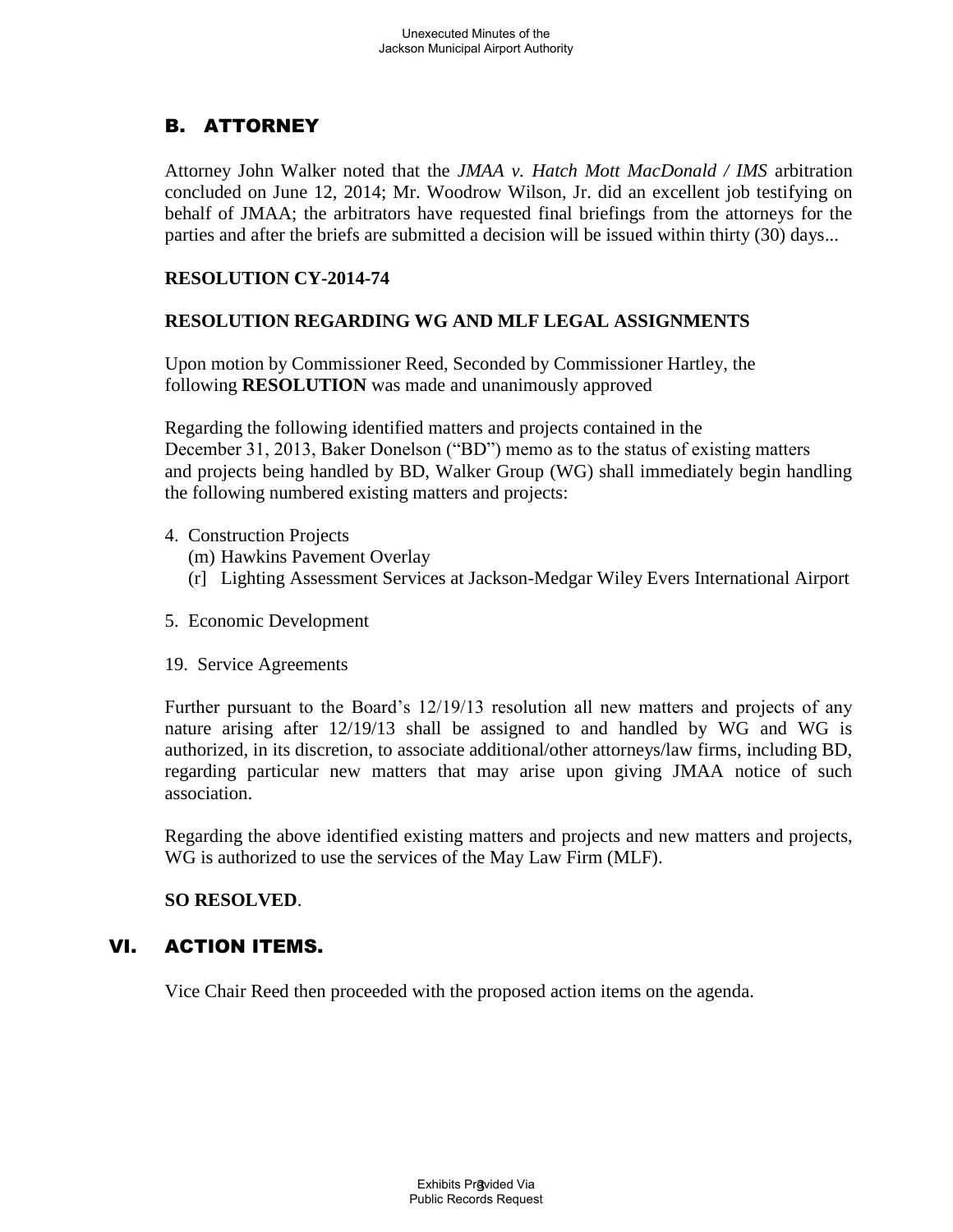## **RESOLUTION DIRECTING INVESTIGATING AND ESTABLISHING A LOCAL DBE – TYPE PROGRAM AS POSSIBLE**

Upon motion by Commissioner Reed, Seconded by Commissioner Hartley the following **RESOLUTION** was made and unanimously approved

**WHEREAS,** the Board has previously discussed its desire to pursue developing a local DBE – type program similar to those observed at Memphis and Atlanta airports and wishes to proceed therewith, it is resolved that JMMA management shall obtain or construct a survey and, in consultation with Board counsel, the May Law Firm and Mr. Jack Thomas take actions to establish such a program in conformity with all applicable laws if possible.

**NOW, THEREFORE, BE IT RESOLVED,** that the Board hereby unanimously Resolves that JMAA staff and counsel take such actions to establish a local DBE - type program as expeditiously as practical

# A. FINANCIAL MATTERS.

- 1. Financial Reports for May 2014:
- a) Balance Sheet: Accept ........................................................... **Page 32**
- b) Income Statement: Accept ..................................................... **Page 33**

Chairman Pastor Henley requested an explanation concerning vehicle maintenance costs. Mr. Vanderleest explained that some of vehicle repair costs were covered by insurance. Then Mr. Gary Cohen explained about insurance reimbursements and information presented on the income statement showing that reimbursements have been posted as credits when received.

c) Claims Docket for May 2014: Approve ............................. **Page 36** 

## **RESOLUTION CY-2014-76**

#### **RESOLUTION ACCEPTING MAY FINANCIAL REPORTS**

Upon motion by Commissioner Henley, Seconded by Commissioner Stallworth, the following **RESOLUTION** was made and unanimously approved

**WHEREAS,** the Board of Commissioners (the "Board") of the Jackson Municipal Airport Authority (the "Authority") has reviewed and considered the Balance Sheet, Income Statement (the "Financial Reports") and Claims ("Claims") for the Authority for the month and period ending May 2014 included in the Packet , pages 32-42, distributed to the Board prior to the June 23, 2014, Regular Meeting of the Board, and incorporated herein by reference;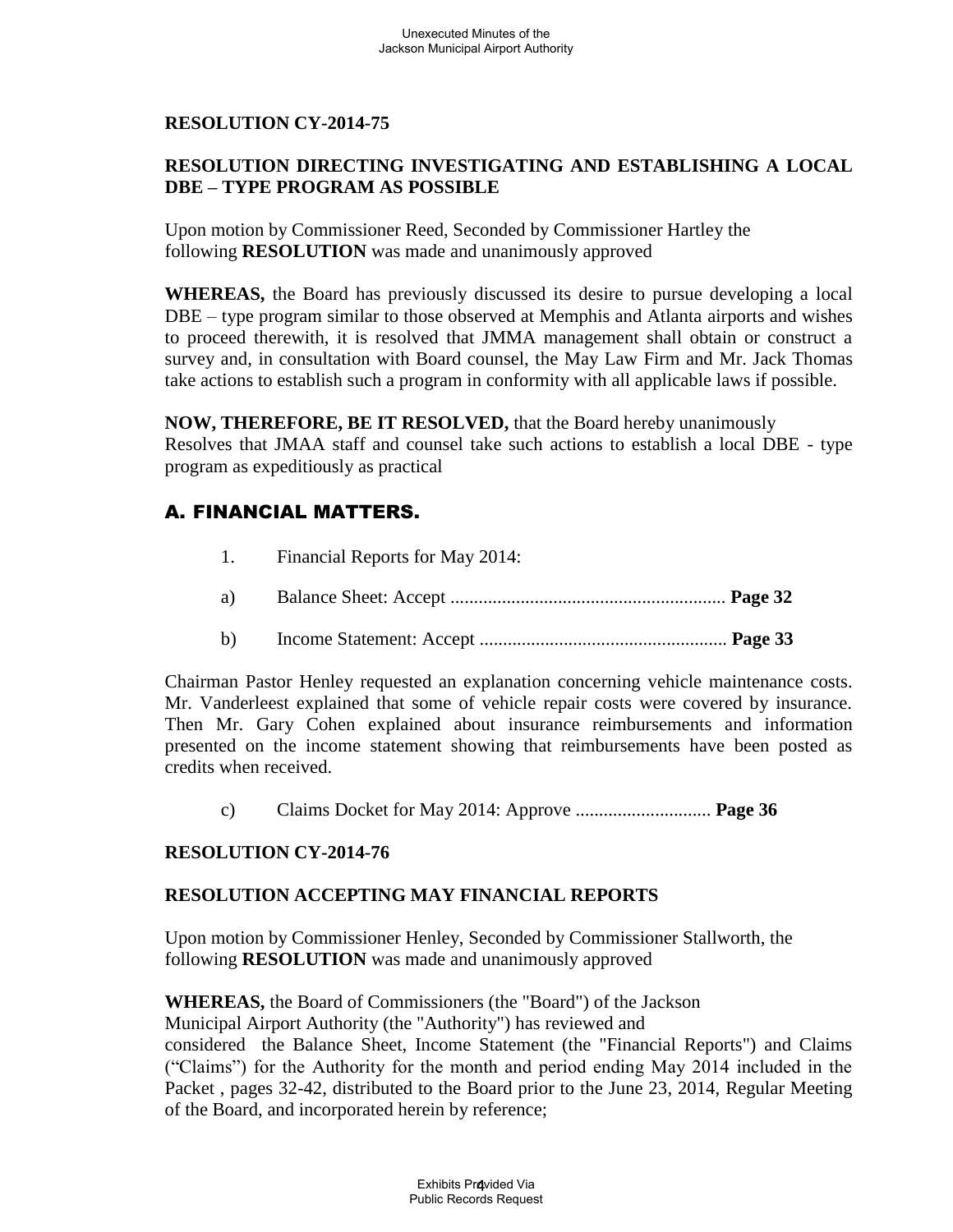**NOW, THEREFORE, BE IT RESOLVED,** that the Board hereby unanimously accepts and approves the Financial Reports and authorizes payment of the Claims in the amount \$976,903.02.

# B. SERVICE AGREEMENTS

*1. Property and Casualty Insurance Brokerage Services, JMAA*

## **RESOLUTION CY-2014-77**

## **RESOLUTION AS TO JMAA UTILIZING THE PORTER'S INSURANCE AGENCY TO SECURE INSURANCES NEEDED BY JMAA**

Upon motion by Commissioner Henley, Seconded by Commissioners Harris and Stallworth, the following **RESOLUTION** was made and unanimously approved

**RESOLVED,** that the Jackson Municipal Airport Authority ("JMAA") effective immediately shall utilize the Porter's Insurance Agency, Inc., ("PIA") of Jackson, Mississippi to secure all insurances needed by JMAA; and

**RESOLVED, FURTHER**, that PIA is authorized, in its discretion, to associate additional/ other insurance agencies regarding securing insurances coverages needed by JMAA; and

**RESOLVED, FURTHER**, the JMAA Board of Commissioners ("Board") approves and authorizes the negotiation and execution by the Chief Executive Officer of any needed agreements between JMAA and PIA, in such form and to contain such standard and customary terms and conditions in order for PIA to secure all insurances needed by JMAA; and

**FURTHER RESOLVED** that the SouthGroup, the insurance agency previously used by JMAA, is instructed and authorized to disclose to PIA any work product, confidential and/ or privileged documents, files, etc., either hard copy or electronic, and/or data and information requested by PIA as to any past and/or current insurance policies secured for JMAA by the South Group.

Mrs. Gaylia Porter introduced herself, her agency PIA - established and working in the Jackson area for 30+ years - and her assistant Ms. LaToya Porter and stated her pleasure to be working with JMAA.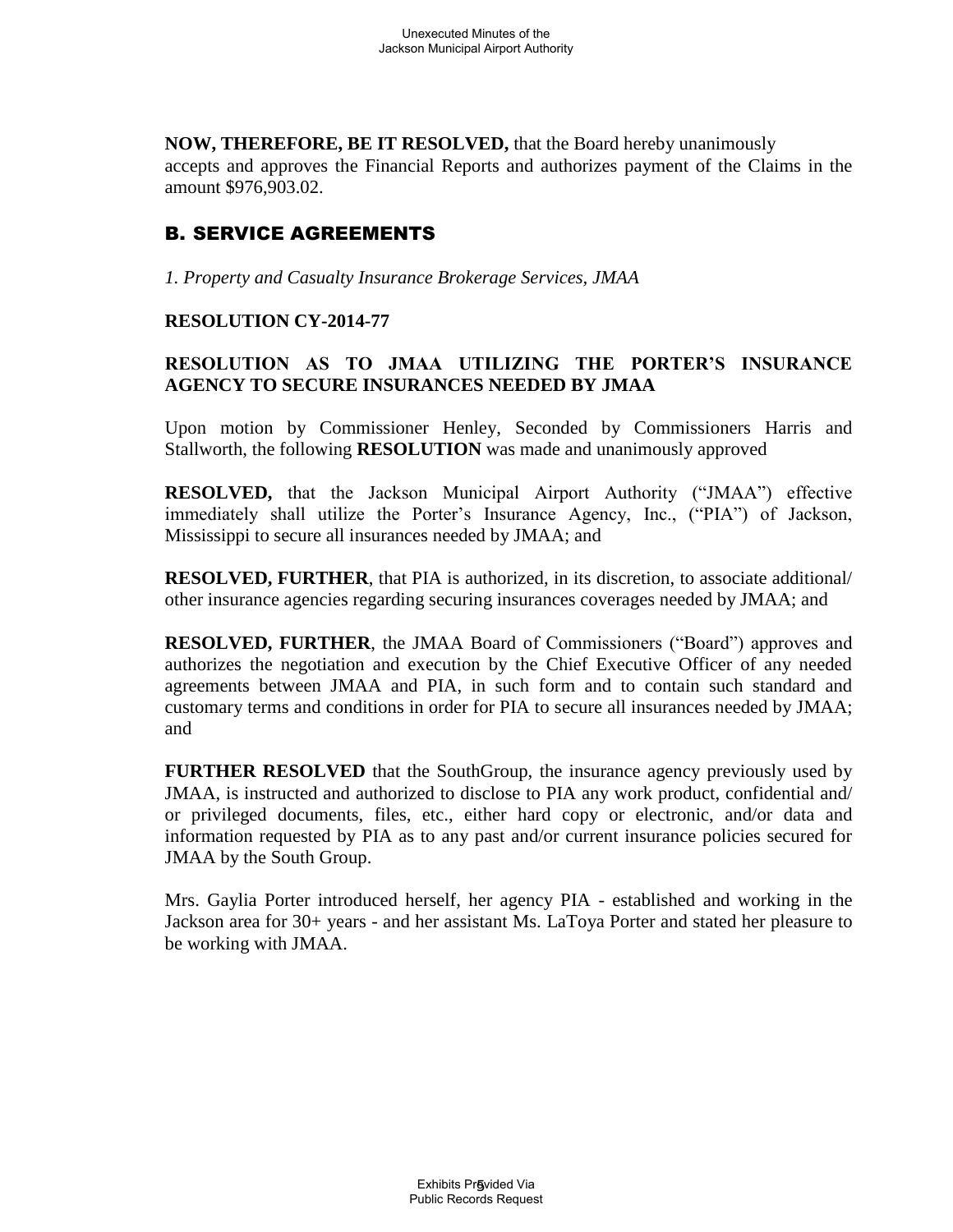Mr. Vanderleest then invited the Board's attention to memoranda and recommendations concerning the following Construction Projects and procurements noting salient points and costs from the referenced memoranda relating to each project.

# C. CONSTRUCTION PROJECTS

*1. JMAA Project No. 005-09 Storm Water Drainage Improvements, JAN: Award Contract (Hemphill Construction Company, Inc.) ..............................................................Page 43* 

## **RESOLUTION CY-2014-78**

.

## **RESOLUTION APPROVING AND AUTHORIZING CONTRACT WITH HEMPHILL CONSTRUCTION COMPANY, INC. FOR STORM WATER DRAINAGE IMPROVEMENT**

Upon motion by Commissioner Hartley, Seconded by Commissioner Stallworth, the following **RESOLUTION** was made and unanimously approved

**WHEREAS,** Staff is recommending award of the contract to Hemphill Construction Company, Inc., ("Hemphill") of Florence, Mississippi in the amount of \$3,739,240.00 as the apparent lowest and best bidder.

**WHEREAS,** the Board has reviewed the Memorandum dated June 12, 2014 at pages 43-48 of the packet, and considered the recommendations therein by the staff of the Authority and finds that the recommendation and costs are warranted and should be accepted for the best interests of JMAA;

**NOW, THEREFORE, BE IT RESOLVED,** the Board hereby authorizes the staff to award contract to Hemphill Construction Company, Inc., ("Hemphill") of Florence, Mississippi in the amount of \$3,739,240.00 as the apparent lowest and best bidder for storm water drainage improvement.

*2. JMAA Contract No. 014-11, Airport Security and Access Control Systems Improvements; Premises Distribution System: Approve Change Order No. 4 (Webster Electric Co., Inc.) ............................................................... Page 49*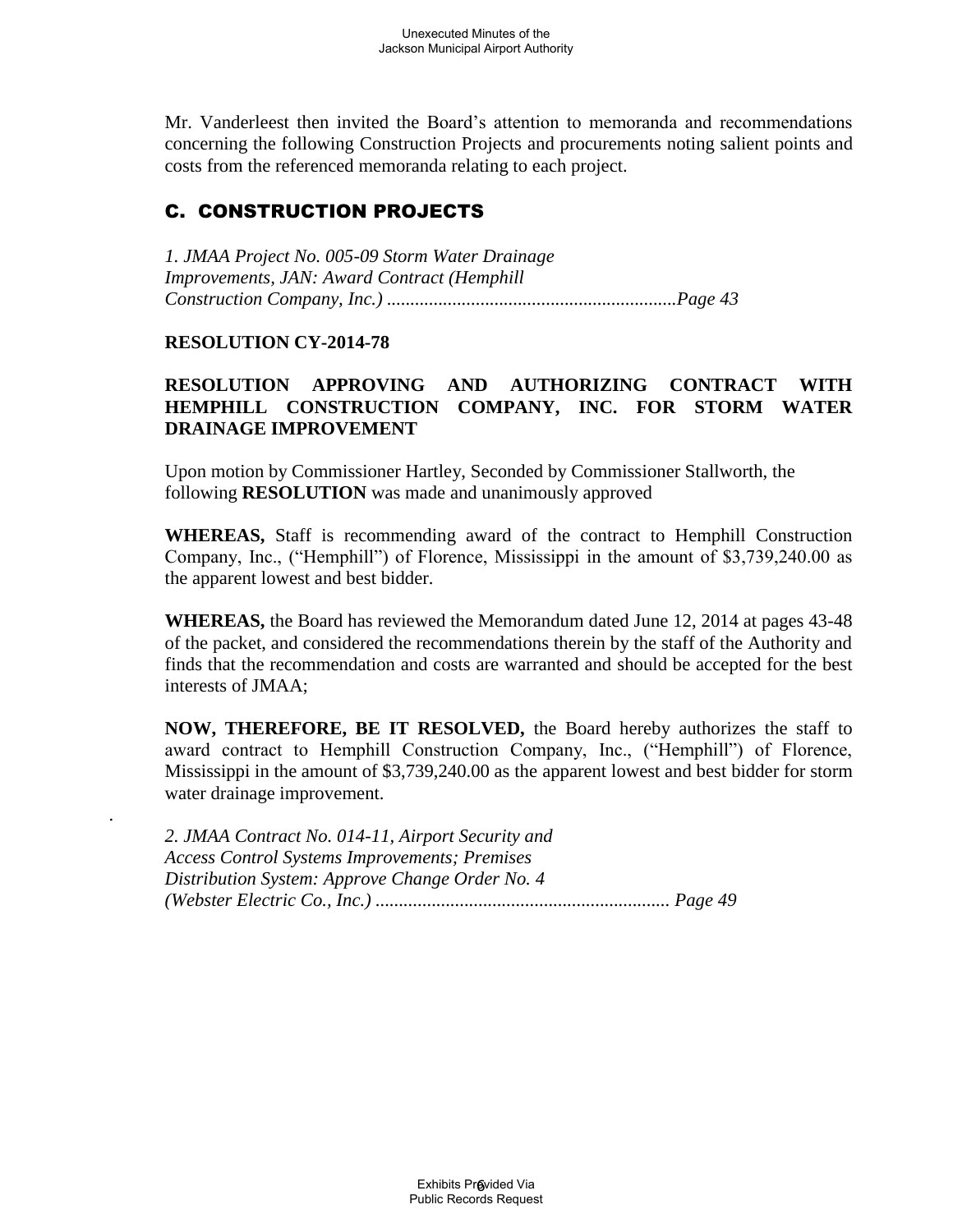#### **RESOLUTION APPROVING AND AUTHORIZING CHANGE ORDER NO. 4 TO CONTRACT WITH WEBSTER ELECTRIC CO. INC. ("WEBSTER") FOR AIRPORT SECURITY AND ACCESS CONTROL SYSTEM IMPROVEMENTS; PREMISES DISTRIBUTION SYSTEM**

Upon motion by Commissioner Hartley, Seconded by Commissioner Stallworth, the Following **RESOLUTION** was made and unanimously approved

**WHEREAS,** Staff is requesting authority to execute Change Order No. 4 to the construction contract with Webster Electric Co., Inc. ("Webster") for the Airport Security and Access Control Systems Improvements, Premises Distribution System project and Change Order No. 4 includes: (i) demolition and new construction for an access control pedestal and protective bollards at Vehicle Gate No. 8; (ii) procurement and installation of two equipment cabinets for the Level Four Information Distribution Frame (IDF); and (iii) extension of the contract time by no more than 250 calendar days to allow for the construction of a Central Intermediate Distribution Frame (CIDF) under a separate contract and Change Order No. 4 will increase the authorized contract amount by \$66,364.96 for a new contract total of \$4,557,722.96.

**WHEREAS,** the Board has reviewed the Memorandum concerning the proposed Change Order dated June 11, 2014 at pages 49-53 of the packet, and considered the discussions and recommendations therein by the staff of the Authority and finds that the recommendation and costs are warranted and should be accepted.

**NOW, THEREFORE, BE IT RESOLVED,** the Board hereby authorizes the staff to execute Change Order No. 4 to the construction contract with Webster Electric Co., Inc. ("Webster") for the Airport Security and Access Control Systems Improvements, Premises Distribution System project and to thereby increase the authorized contract amount by \$66,364.96 for a new contract total of \$4,557,722.96...

*3. JMAA Project No. 014-11-A, Airport Security and Access Control Systems Improvements – Central IDF Construction; JAN: Award Contract (Webster Electric Co., Inc.) .....Page 54* 

## **RESOLUTION CY-2014- 80**

.

## **RESOLUTION APPROVING AND AUTHORIZING CONTRACT WITH WEBSTER ELECTRIC CO. INC. ("WEBSTER") FOR AIRPORT SECURITY AND ACCESS CONTROL SYSTEM IMPROVEMENTS -CENTRAL IDF CONSTRUCTION**

Upon motion by Commissioner Hartley, Seconded by Commissioner Stallworth, the following **RESOLUTION** was made and unanimously approved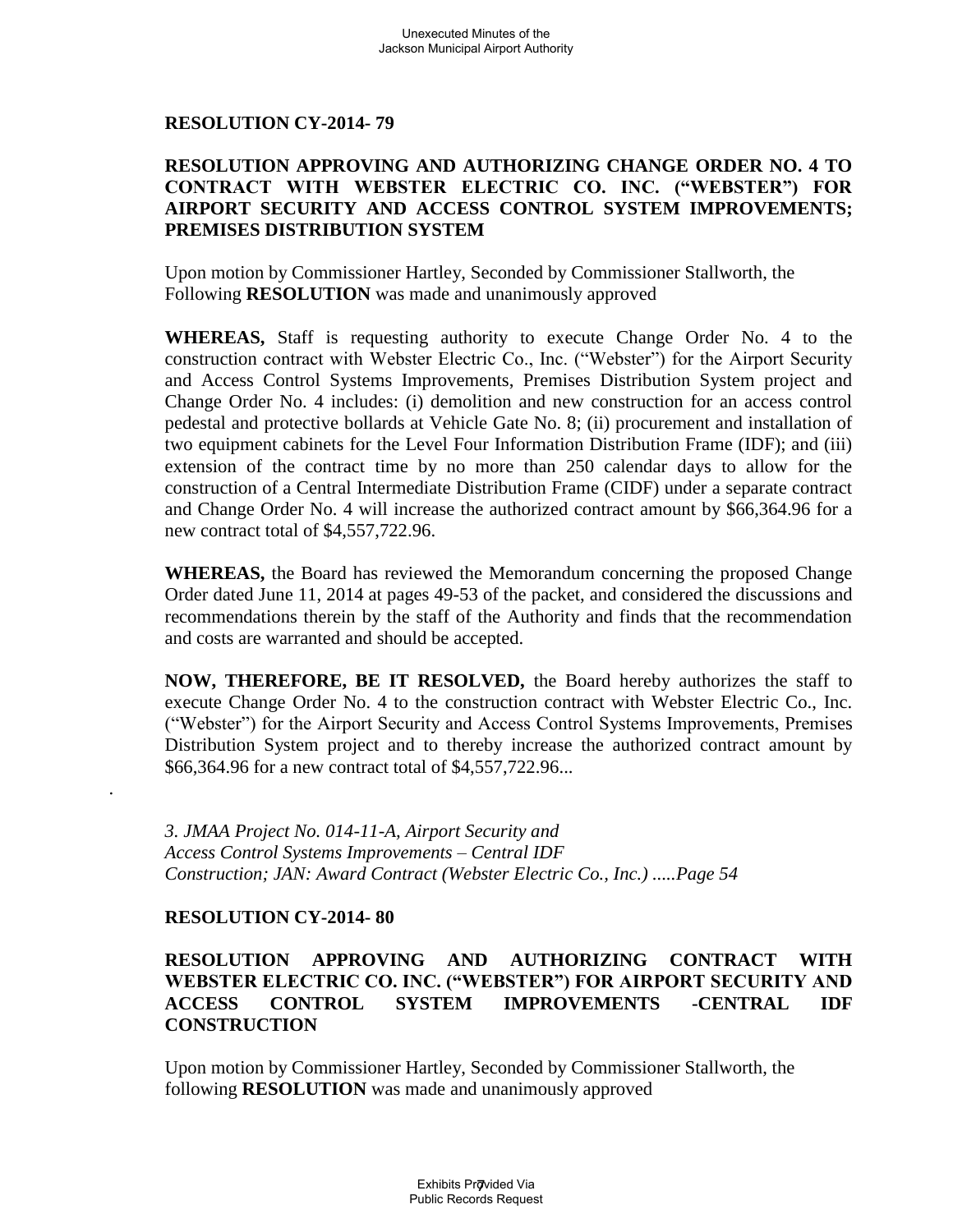**WHEREAS,** Staff, with the concurrence of JMAA's project engineer, The Faith Group, LLC, recommends awarding contract to Webster as the lowest and best bidder at a contract amount of \$399,688.16 within the allocated amount of \$400,000;

**WHEREAS,** the Board has reviewed the Memorandum concerning the proposed contract dated May 16, 2014 at pages 54-56 of the packet, and considered the discussions and recommendations therein by the staff of the Authority and finds that the recommendation and costs are warranted and should be accepted for the best interests of JMAA;

**NOW, THEREFORE, BE IT RESOLVED,** the Board hereby authorizes the staff to award contract to Webster as the lowest and best bidder at a contract amount of \$399,688.16.

# D. PROCUREMENTS

.

*1. Maintenance Utility Vehicles, JAN and HKS: Authorize Purchase of New Utility Vehicles (Deviney Equipment) ...................Page 57* 

## **RESOLUTION CY-2014- 81**

## **RESOLUTION APPROVING AND AUTHORIZING PURCHASE OF UTILITY VEHICLES FROM DEVINEY EQUIPMENT**

Upon Motion by Commissioner Harris, Seconded by Commissioner Stallworth and adopted on the affirmative vote of all Commissioners

**WHEREAS**, Staff of JMAA is requesting authority to purchase three (3) new Kubota RTVX1100CWL utility vehicles for the Maintenance Department to replace one 1999 Ford F150, one 2002 Ford Ranger, and one John Deere Gator ATV; the vehicles will be acquired through state contract vendor, Deviney Equipment Co. of Clinton, Mississippi and the total cost of the three (3) new utility vehicles is \$63,879.02.

**WHEREAS**, the Board of Commissioners has reviewed and considered the memorandum and documents dated May 13, 2014, appearing at pages 57-70 of the packet and finds that the purchase is proper and ought be done,

**IT IS THEREFORE RESOLVED** that Staff of JMAA is authorized and approved to purchase three (3) new Kubota RTVX1100CWL utility vehicles for the Maintenance Department to replace one 1999 Ford F150, one 2002 Ford Ranger, and one John Deere Gator ATV with the new vehicles to be acquired through state contract vendor, Deviney Equipment Co. of Clinton, Mississippi at the total cost of the three (3) new utility vehicles is \$63,879.02.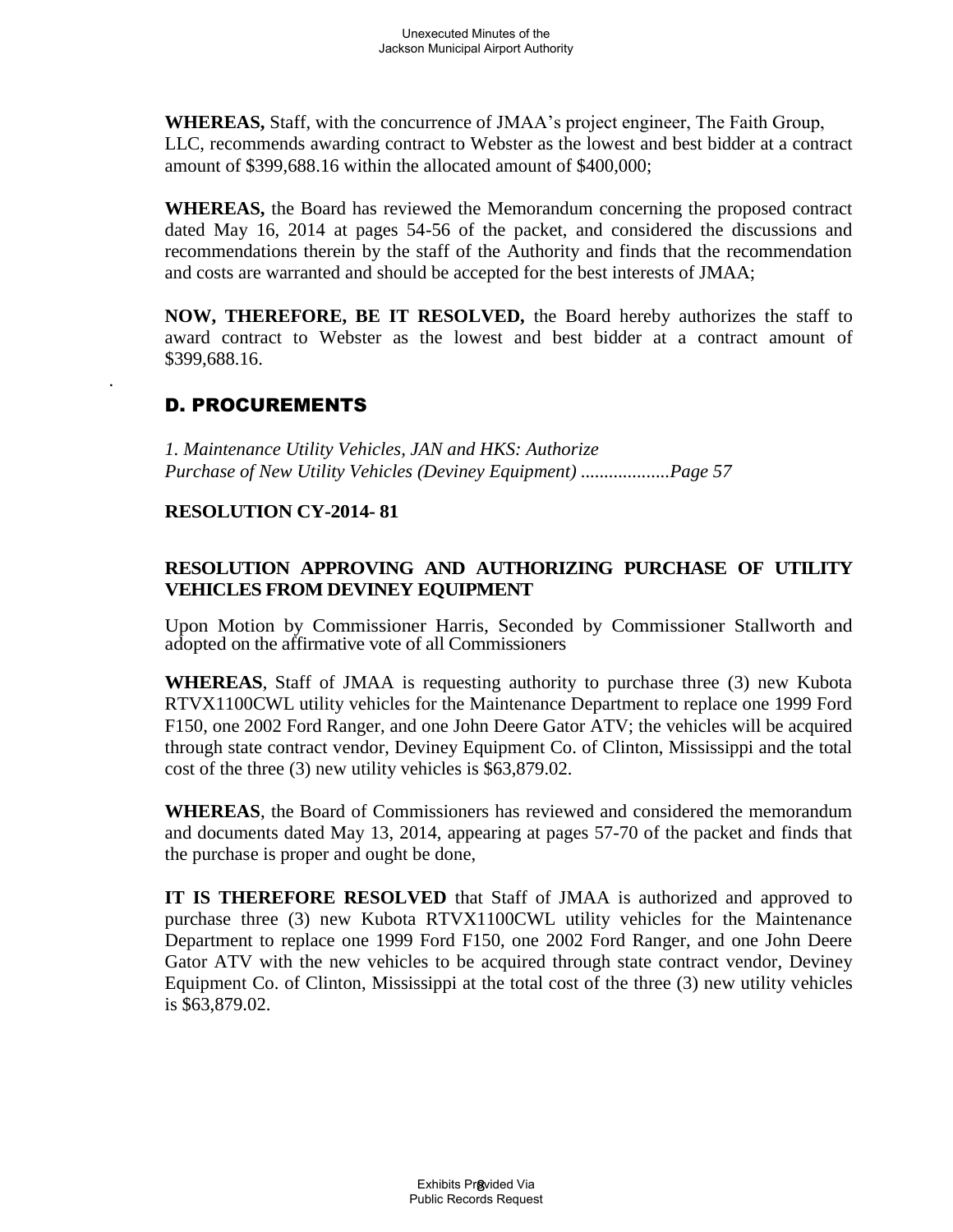*2. Local and Long Distance Telephone Service, JMAA: Authorize Agreement (Southern Telecommunications Company, LLC)................................................................................ Page 71* 

#### **RESOLUTION CY-2014- 82**

## **RESOLUTION APPROVING AND AUTHORIZING AGREEMENT FOR TELEPHONE SERVICE WITH SOUTHERN TELECOMMUNICATIONS COMPANY, LLC**

Upon Motion by Commissioner Harris, Seconded by Commissioner Stallworth and adopted on the affirmative vote of all Commissioners

**WHEREAS**, Staff is requesting authority to execute a service agreement with Southern Telecommunications Company, LLC ("STC") of Jackson, Mississippi to provide local and long distance telephone services to the Jackson-Medgar Wiley Evers International Airport and Hawkins Field Airport with the proposed term of the agreement being month-to-month at JMAA's option and the agreement will begin July 15, 2014, at the expiration date of JMAA's current agreement with AT&T.

**WHEREAS**, the Board of Commissioners has reviewed and considered the memorandum and documents dated June 12, 2014, appearing at pages 71 et seq of the packet with addendum and finds that the procurement is advisable and ought be done,

**IT IS THEREFORE RESOLVED** that Staff of JMAA is authorized and approved to execute a service agreement with Southern Telecommunications Company, LLC ("STC") of Jackson, Mississippi to provide local and long distance telephone services to the Jackson-Medgar Wiley Evers International Airport and Hawkins Field Airport with the proposed term of the agreement being month-to-month at JMAA's option.

## E. GRANTS

None

## F. OTHER

*1. Airport Use Permit and Lease Agreement, JAN: Authorize Execution (American Airlines Group, Inc.) .......................Page 73* 

## **RESOLUTION CY-2014 - 83**

## **RESOLUTION APPROVING AND AUTHORIZING AGREEMENT FOR AIRPORT USE PERMIT AND LEASE AGREEMENT WITH AMERICAN AIRLINES**

Upon Motion by Commissioner Hartley, Seconded by Commissioner Stallworth and adopted on the affirmative vote of all Commissioners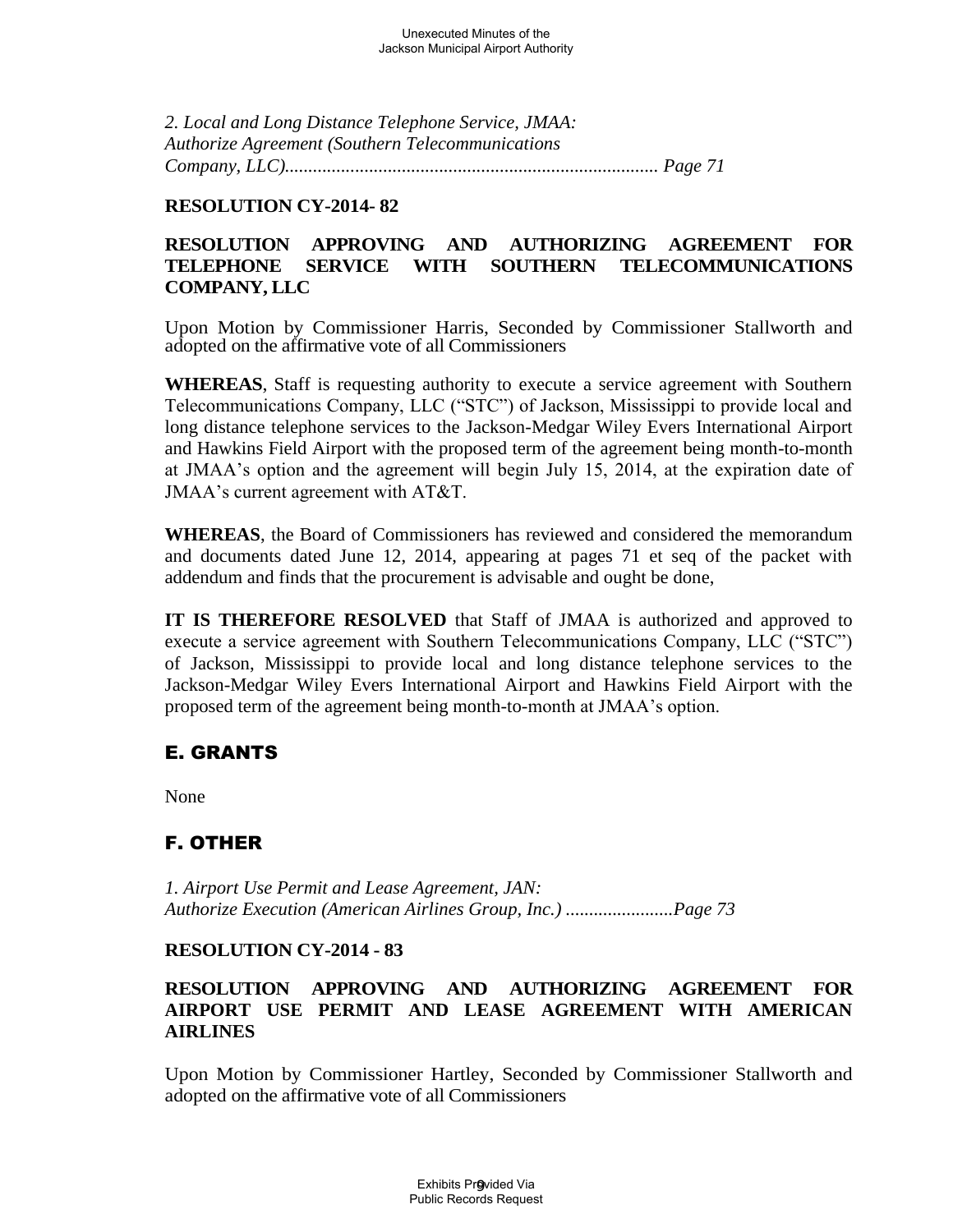**WHEREAS**, Staff is requesting authority to negotiate and execute a new Airport Use Permit and Lease Agreement with American Airlines Group, Inc. ("AA") at Jackson-Medgar Wiley Evers International Airport ("JAN") with the effective date of the agreement to be July 1, 2014; current rental rates (\$77.89/square foot per annum) as established by the Board of Commissioners at the Regular Meeting, August 26, 2013; and aircraft landing fees (\$2.71/ 1,000 pounds landed weight) as established by the Board of Commissioners at the Regular Meeting March 24, 2014 will be applied to this agreement.

**WHEREAS**, the Board of Commissioners has reviewed and considered the memorandum dated June 11, 2014, appearing at pages 73-74 of the packet and finds that the staff request should be granted,

**IT IS THEREFORE RESOLVED** that Staff of JMAA is authorized and approved to execute a new Airport Use Permit and Lease Agreement with American Airlines Group, Inc. ("AA") at Jackson-Medgar Wiley Evers International Airport ("JAN") with the effective date of the agreement to be July 1, 2014 upon the stated terms.

*2. Lost or Abandoned Property, JMAA: Authorize Disposal of Property........................................................ Page 75* 

## **RESOLUTION CY-2014-84**

## **RESOLUTION AUTHORIZING DISPOSAL OF LOST OR ABANDONED PROPERTY ITEMS**

Upon Motion by Commissioner Hartley, Seconded by Commissioner Stallworth and adopted on the affirmative vote of all Commissioners

**WHEREAS**, Staff is seeking authorization to dispose of lost or abandoned property items n accordance with JMAA's Lost or Abandoned Property Policy adopted September 24, 2007.

**WHEREAS**, the Board of Commissioners has reviewed and considered the memorandum dated June 4, 2014, appearing at pages 75-76 of the packet and finds that the staff request should be granted,

**IT IS THEREFORE RESOLVED** that Staff of JMAA is authorized and approved to dispose of lost or abandoned property items identified in Exhibit A at pages 77-80 of the packet in accordance with JMAA's Lost or Abandoned Property Policy adopted September 24, 2007.

*3. Obsolete Information Technology Equipment, JMAA: Authorize Disposal of Equipment .......................................................Page 81*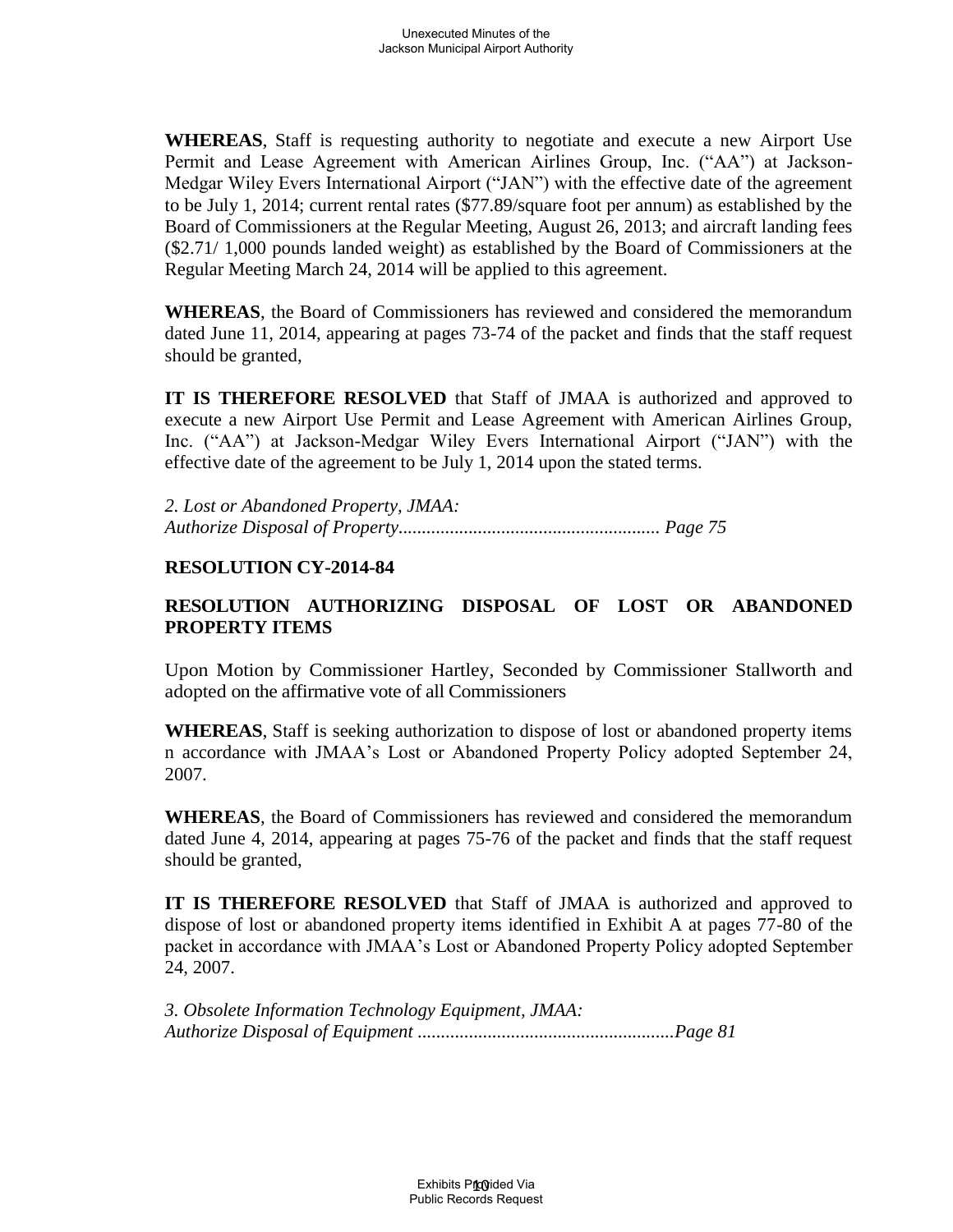## **RESOLUTION AUTHORIZING DISPOSAL OF OBSOLETE COMPUTER EQUIPMENT**

Upon Motion by Commissioner Hartley, Seconded by Commissioner Stallworth and adopted on the affirmative vote of all Commissioners

**WHEREAS**, The Jackson Municipal Airport Authority (JMAA) has accumulated computer and communication equipment and peripherals that are now obsolete and no longer of value to JMAA.

**WHEREAS,** those items are listed on the schedule attached as Exhibit A at page 82 of the packet. Staff has inspected all the equipment and has determined that the items listed are no longer necessary to the operations of JMAA and have no marketable value and Staff is recommending that JMAA write these items off its books as obsolete and of no value and dispose of as many of them as possible through intergovernmental sales and transfers pursuant to Miss. Code Ann. § 31-7-13 (m) (vi) to a governmental entity/governmental entities approved by the Board of Commissioners.

**WHEREAS**, the Board of Commissioners has reviewed and considered the memorandum dated June 12, 2014, appearing at page 81 of the packet and finds that the staff request should be granted,

**IT IS THEREFORE RESOLVED** that Staff of JMAA is authorized and approved to dispose of obsolete computer equipment in accordance with Mississippi law and the Policies and Procedures of JMAA.

## **RESOLUTION CY-2014-86**

## **RESOLUTION ADOPTING POLICY FOR DISPOSAL OF SURPLUS PROPERTY BY INTERGOVERNMENTAL SALES AND TRANSFERS**

Upon Motion by Commissioner Hartley, Seconded by Commissioner Henley and adopted on the affirmative vote of all Commissioners

The following **RESOLUTION** was adopted.

**RESOLVED** that the Board of Commissioners of the Jackson Municipal Airport Authority (JMAA) hereby adopts the following Policy for JMAA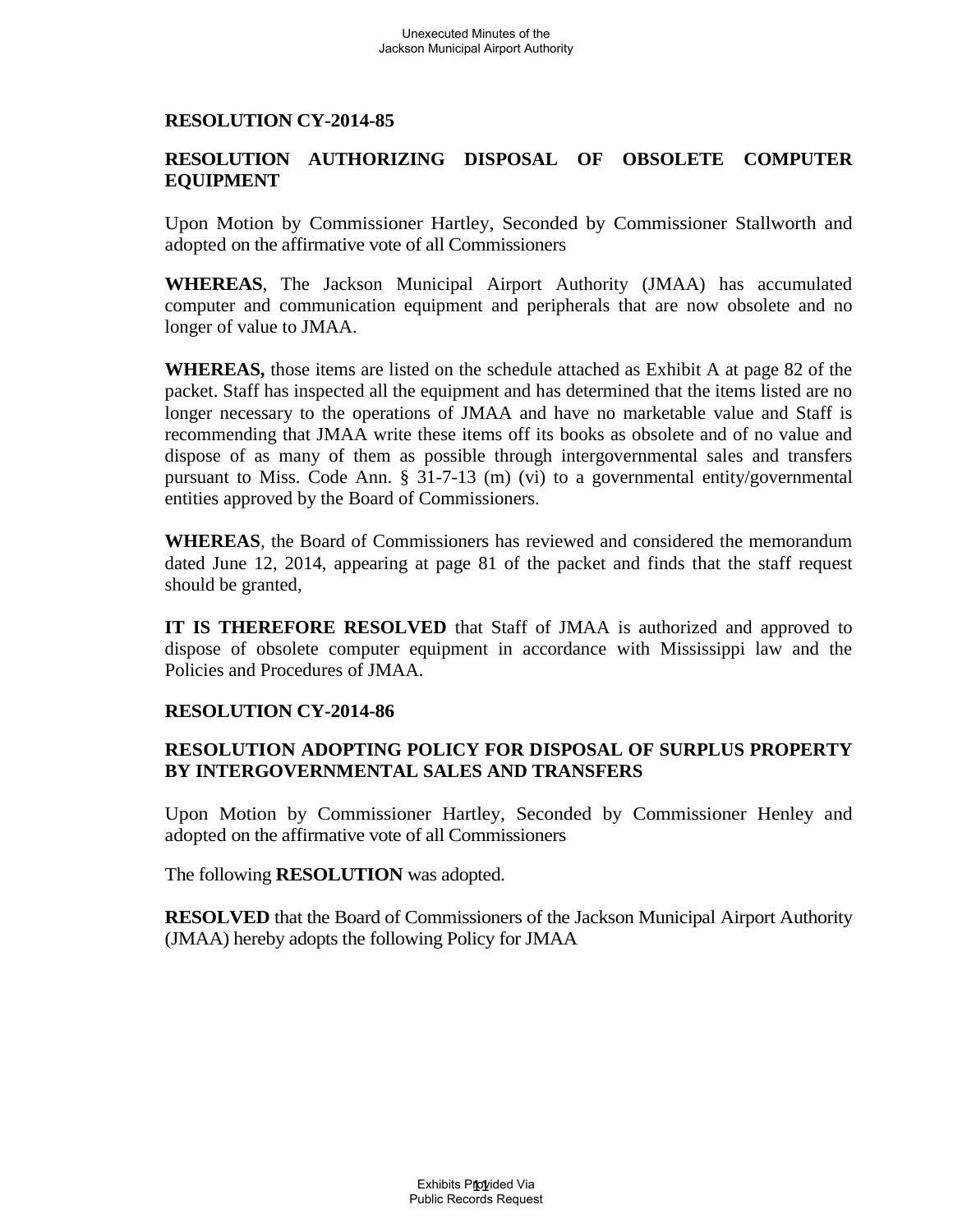## **JACKSON MUNICIPAL AIRPORT AUTHORITY POLICY FOR DISPOSAL OF SURPLUS PROPERTY BY INTERGOVERNMENTAL SALES AND TRANSFERS**

The policy of the Jackson Municipal Airport Authority ("JMAA") is to dispose of property which is no longer necessary to the operations of JMAA, and has no marketable value through intergovernmental sales and transfers pursuant to Miss. Code Ann. § 31-7-13 (m)(vi) whenever possible.

In that the Jackson-Medgar Wiley Evers International Airport and Hawkins Field Airport are within the City of Jackson, Mississippi, it is further the policy of JMAA, to first offer all such property to the City of Jackson, Mississippi through sales and transfers pursuant to Miss. Code Ann. § 31-7-13 (m)(vi), before making it available to any other federal agency or authority, another governing authority or state agency of the State of Mississippi, or any state agency or governing authority of another state through intergovernmental sale or transfer pursuant to Miss. Code Ann. § 31-7-13 (m)(vi).

Any such previously described property which is not disposed of through intergovernmental sales and transfers pursuant to Miss. Code Ann. § 31-7-13 (m)(vi) will be disposed of in accordance with Mississippi law and the Policies and Procedures of JMAA.

*3. Early Issues and Board Travel........................................................................................Page 83* 

## **RESOLUTION CY-2014-87**

## **RESOLUTION APPROVING TRAVEL EXPENSES, ADVANCES AND EARLY ISSUES**

Upon Motion by Commissioner Henley, Seconded by Commissioner Harris and adopted on the affirmative vote of all Commissioners

The following **RESOLUTION** was adopted

**RESOLVED** that the Board of Commissioners authorizes the payment of the claims detailed below:

1. Travel Expenses Associated with: Airports Council International – North America: 2014 Airport Board & Commissioners Conference June 8 -10, 2014 / Whitefish, Montana a. Evelyn O. Reed, Vice Chair \$122.40 b. LaWanda D. Harris, Commissioner \$34.21

2. Travel Expenses Associated with: Airport Minority Advisory Council: 2014 Airport Business Diversity Conference, June 8-10, 2014 / Denver, Colorado a. Jeffery A. Stallworth, Commissioner \$227.13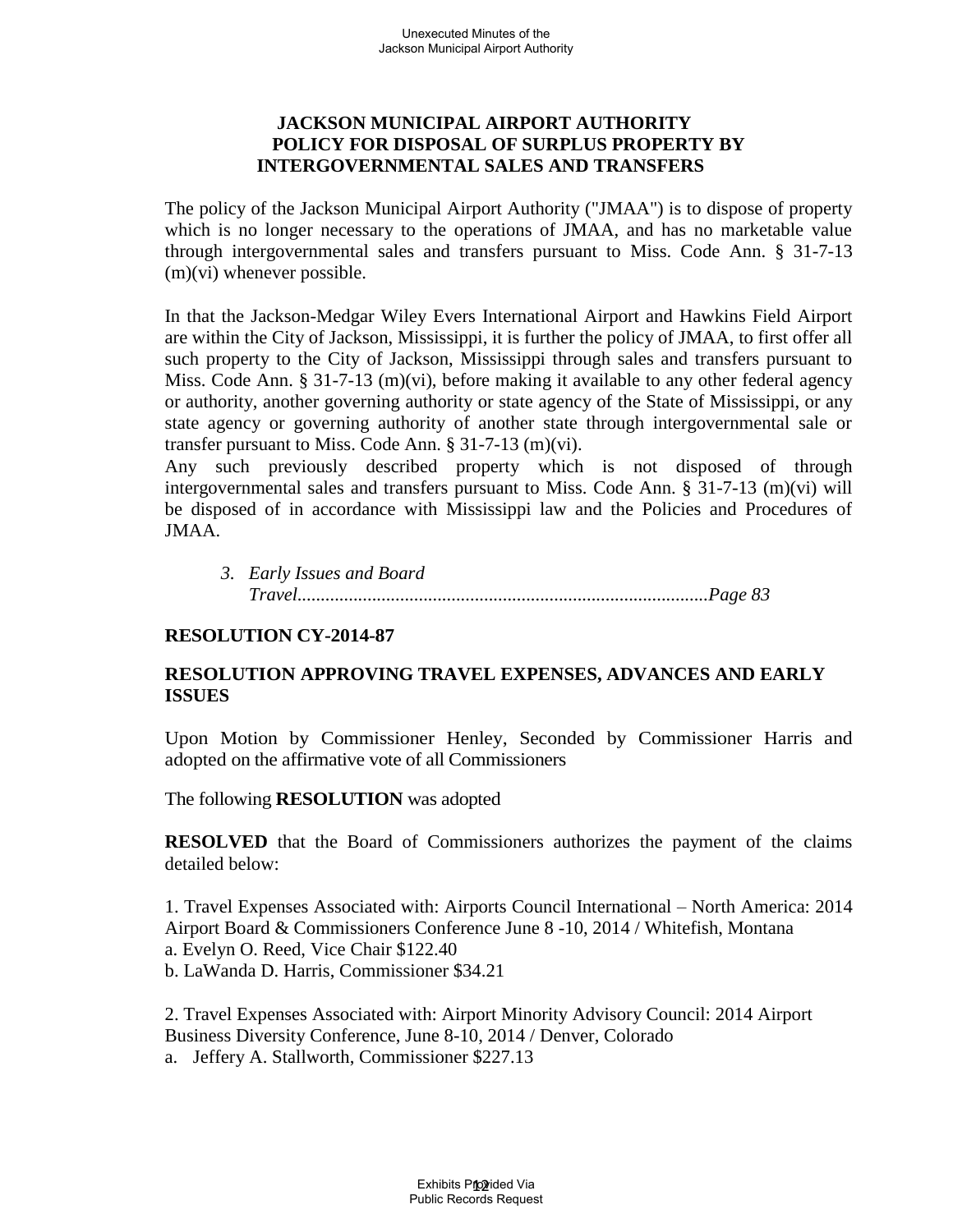**FURTHER RESOLVED** that each commissioner may and is authorized to apply for and obtain travel expense advancements for the travel to the Farnborough airshow...

*4. Resolution Regarding Street Lighting on Mississippi Highway 475* 

## **RESOLUTION CY-2014-88**

## **REGARDING JANS AIRPORT LIGHTING AND SIGNAGE**

Upon motion by Commissioner Reed, seconded by Commissioner Hartley, the following resolution was made and unanimously adopted.

**WHEREAS** Airport Road, Highway 475, and Old Brandon Road are the major roads on which motorists travel to Jackson Medgar Wiley Evers International Airport and there is no lighting on these roads leading to Jackson Medgar Wiley Evers International Airport and these roads are dark and difficult for motorists to navigate.

**WHEREAS,** the traffic circle located in the intersection of Airport Road and Old Brandon Road is too dark after sundown because there is no lighting; and

**WHEREAS**, the previously identified roads contain few and inadequate signs to Jackson Medgar Wiley Evers International Airport;

**NOW, THEREFORE, BE IT RESOLVED,** the Board hereby determines it would be in the best interest of and in furtherance of the duties and responsibilities of the Jackson Municipal Airport Authority, and the Board hereby does, take the following actions:

The Board authorizes and directs that CEO Vanderleest and Chairman Pastor Henley arrange a meeting with the Honorable Dick Hall, Central District Commissioner, Mississippi Transportation Commissioner as soon as practical to discuss the needed actions to address the above identified inadequate lighting and signage.

Commissioner Hartley inquired about getting a briefing about TSA's preclearance programs for a modest fixed cost. Mr. Hartley suggested that if JANS can get travelers precleared then this will avoid need for increased staffing.

Bonnie Wilson, COO, then gave a brief overview of pre-check program; that the JANS TSA official, Mr. Jim Cooksey will make a request to establish a modified or alternate precheck program after JANS receives and installs its new x ray machines currently scheduled to be installed very soon. Ms. Wilson referred to the website TSA.gov as site for additional information about pre-clearance programs and has it posted on the JMAA web site.

Commissioner Hartley asked COO to follow up and provide Commissioners with more detailed information to also be posted on the JMAA website.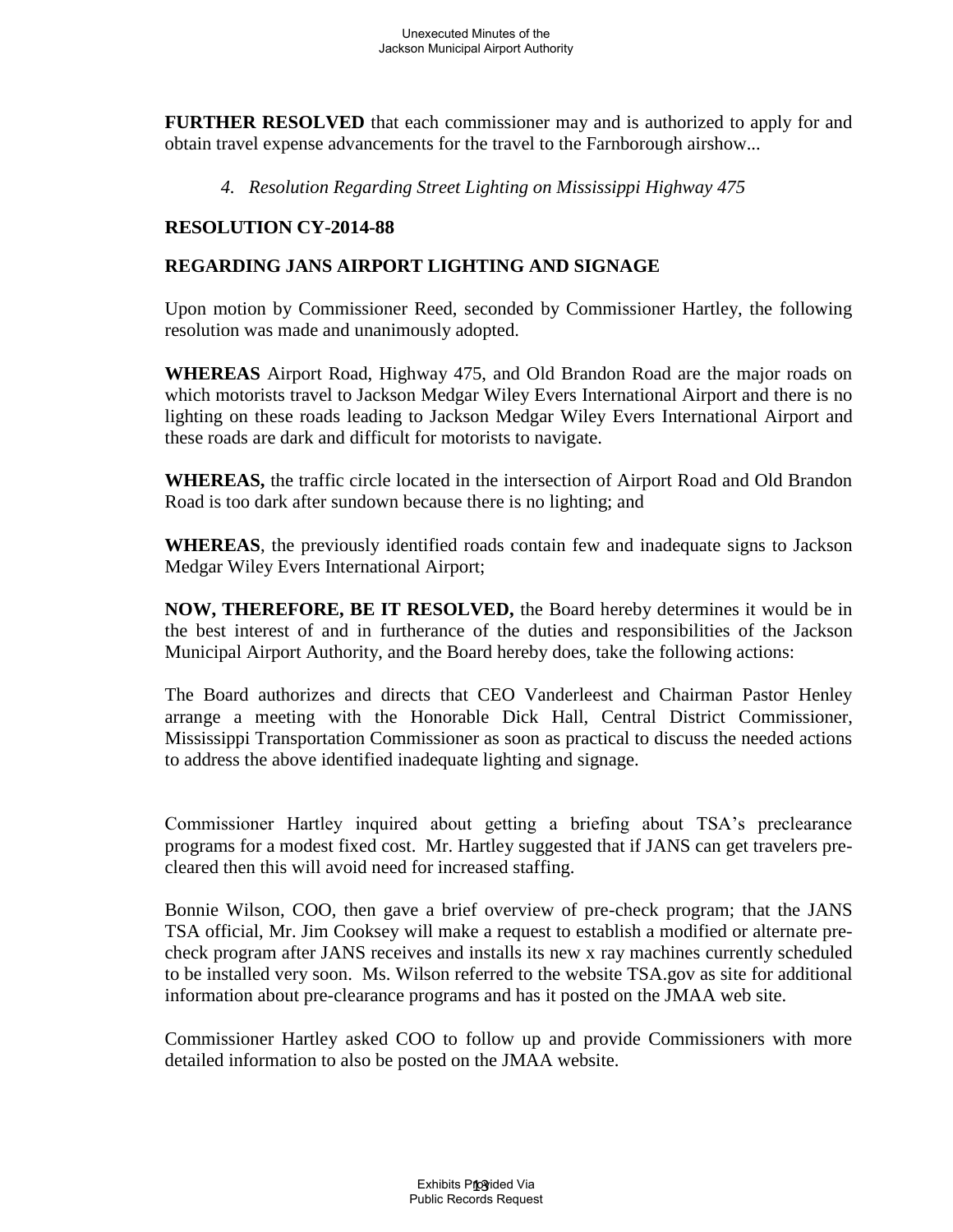## **RESOLUTION HONORING MAYOR CHOKWE LUMUMBA**

Upon Motion by Commissioner Henley, Seconded by Commissioner Reed and adopted on the affirmative vote of all Commissioners

The following **RESOLUTION** was adopted.

**WHEREAS,** The Honorable Mayor Chokwe Lumumba was revered as "America's most revolutionary leader of a major city." He was a man committed to fighting for the human rights of all people.

**WHEREAS**, as a master litigator, Mayor Lumumba "defended anyone he thought needed help, anyone he thought he could help, and most importantly, anyone who no one else would help." As a human rights activist, he combined his legal skills with his political advocacy, defending high profile clients such as Tupac Shakur and the Scott Sisters and everyday people with the same vigor and passion, earning him the reputation of being the "People's Lawyer." He was a founding member of the New Afrikan People's Organization and the Malcolm X Grassroots Movement, organizations whose mission is to defend the human rights of oppressed people and promote self-determination.

**WHEREAS**, a devoted husband to his late wife, Nubia Alake, a doting father to his children, Kam, Rukia, and Chokwe Antar and a devoted grandfather to Qadir and Alake, Mayor Lumumba lived out his commitment to social justice with his family by his side. He believed in the importance of family, and in the community as a family. He was a parental figure and coach for hundreds of young men, and launched a nationally recognized basketball team, the Jackson Panthers. He took great pleasure and honor in leading his teams to national championships.

**WHEREAS**, in the 8 months that he served, the Honorable Mayor Lumumba brought hope, transparency, and a new united vision to the City of Jackson. He wanted the world to know that a compassionate and effective government was possible and his service as Ward 2 Councilman and as Mayor demonstrated his commitment to these principles. He was a passionate and self-sacrificing leader, always working for the better good. He was committed to helping Jackson reach its full potential, hence, the unofficial slogan of his administration was "Jackson Rising."

**WHEREAS**, Mayor Lumumba often stated that "love, plus the power of God, plus the power of the people, equals progress" and "if you don't love the people, you'll eventually betray the people." These statements reflected his leadership philosophy and his actions as Mayor inspired those of us who were honored to work with and for him.

**THEREFORE,** the Board of Directors for the Jackson Airport Authority hereby submits this resolution in recognition of the contributions of the Honorable Mayor Chokwe Lumumba to the City of Jackson. May his legacy reflect his commitment to life, liberty and the pursuit of happiness for all people, and may Jackson keep "Rising."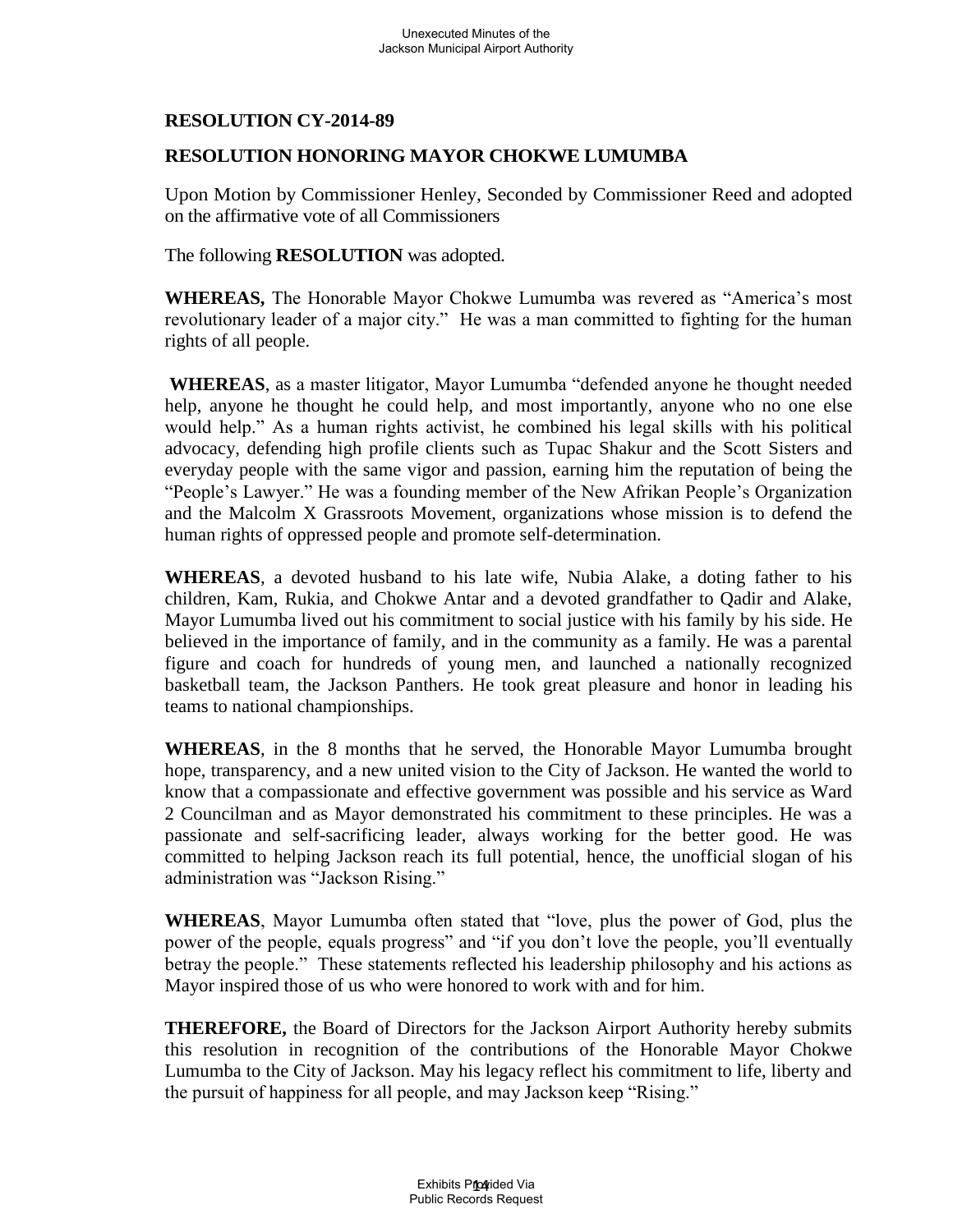## **OPEN SESSION**

Chairman Henley moved for the Board to enter a closed session to consider whether to go into an executive session to consider some sensitive personnel matters involving incumbent JMAA employees; Commissioner Stallworth seconded the motion and it was unanimously resolved that the session be closed to all except the attorneys from WG and from MLF and the CEO.

All present with the exceptions noted were directed to vacate the room; this was done.

## **CLOSED SESSION**

Chairman Pastor Henley then stated that he requested an executive session to consider sensitive and confidential personnel matters involving incumbent JMAA employees and whether to issue a directive requiring the CEO to make changes in staffing and alignments to conform to Board and JMAA policies and he so moved, Commissioner Harris seconded the motion to enter executive session and the Commissioners unanimously voted to enter executive session for the stated purposes.

## **OPEN SESSION**

Vice Chairman Reed then invited all persons outside the room to re-enter; some did.

Vice Chairman Reed then announced that the Board had voted to enter an executive session to consider sensitive and confidential personnel matters involving incumbent JMAA employees and whether to issue a directive requiring the CEO to make changes in staffing and alignments to conform to Board policy.

All present with the exception of the attorneys from WG and the MLF were asked to vacate the room and so they did.

## **CLOSED EXECUTIVE SESSION**

There was discussion about Board and JMAA personnel policies and existing staffing, after continued discussions,

## **RESOLUTION CY-2014-90**

## **RESOLUTION DIRECTING PERSONNEL REALIGNMENTS**

Upon Motion by Commissioner Henley, Seconded by Commissioner Harris and adopted on the affirmative vote of all Commissioners

The following **RESOLUTION** was adopted.

**RESOLVED** that the CEO is hereby directed to make certain personnel re-assignments to bring JMAA staffing in alignment with Board policies and JMAA personnel policies regarding nepotism and discouraged relationships.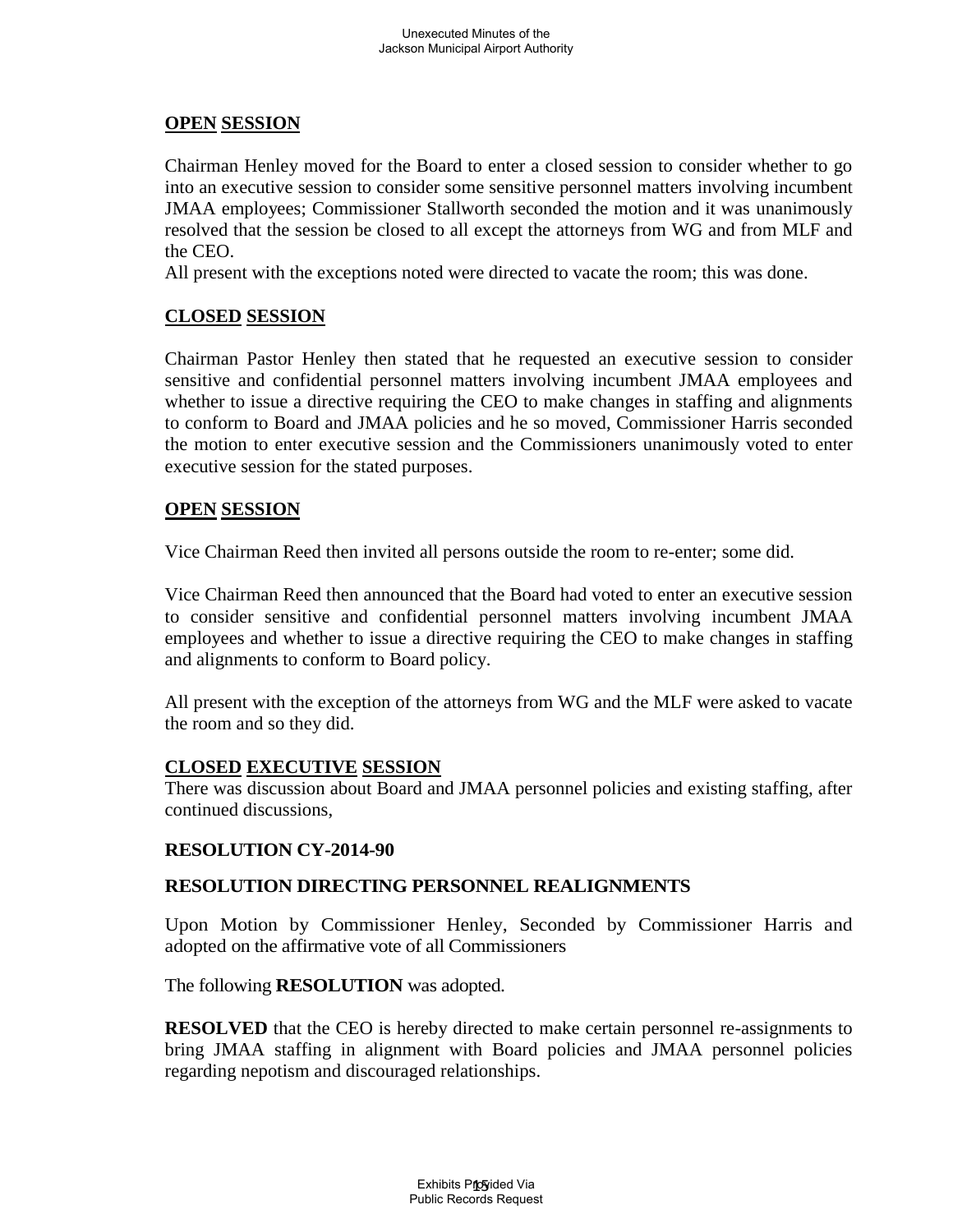Dirk Vanderleest, CEO, was requested to return to the executive session. After Mr. Vanderleest returned to the executive session at which time he was advised of the resolution passed by the Board and actions he was directed to take pursuant to that resolution.

Upon motion, second and unanimous approval, the executive session was ended.

## **OPEN SESSION**

All persons outside the room were invited to rejoin the meeting in open session and all persons present outside the room re-entered.

Vice Chairman Reed announced that the meeting was once again open; Chairman Henley announced that during the executive session, the Board had adopted the following resolution:

#### **RESOLUTION CY-2014-90**

#### **RESOLUTION DIRECTING PERSONNEL REALIGNMENTS**

Upon Motion by Commissioner Henley, Seconded by Commissioner Harris and adopted on the affirmative vote of all Commissioners

The following **RESOLUTION** was adopted.

**RESOLVED** that the CEO is hereby directed to make certain personnel re-assignments to bring JMAA staffing in alignment with Board policies and JMAA personnel policies regarding nepotism and discouraged relationships.

After brief comment and further discussion, it was moved by Chairman Henley with Second by Commissioner Hartley that

## **RESOLUTION CY-2014-91**

#### **RESOLUTION DIRECTING ADVERTISING AND POSTING OF POLICE CHIEF POSITION**

Upon Motion by Commissioner Henley, Seconded by Commissioner Hartley, the following **RESOLUTION** was adopted on the affirmative vote of all Commissioners.

**WHEREAS,** the JMAA Police Chief has announced his retirement;

**IT IS, THEREFORE, RESOLVED** that the position of JMAA Police Chief be posted and advertised for applicants in all of the usual places including the JMAA web site as soon as possible.